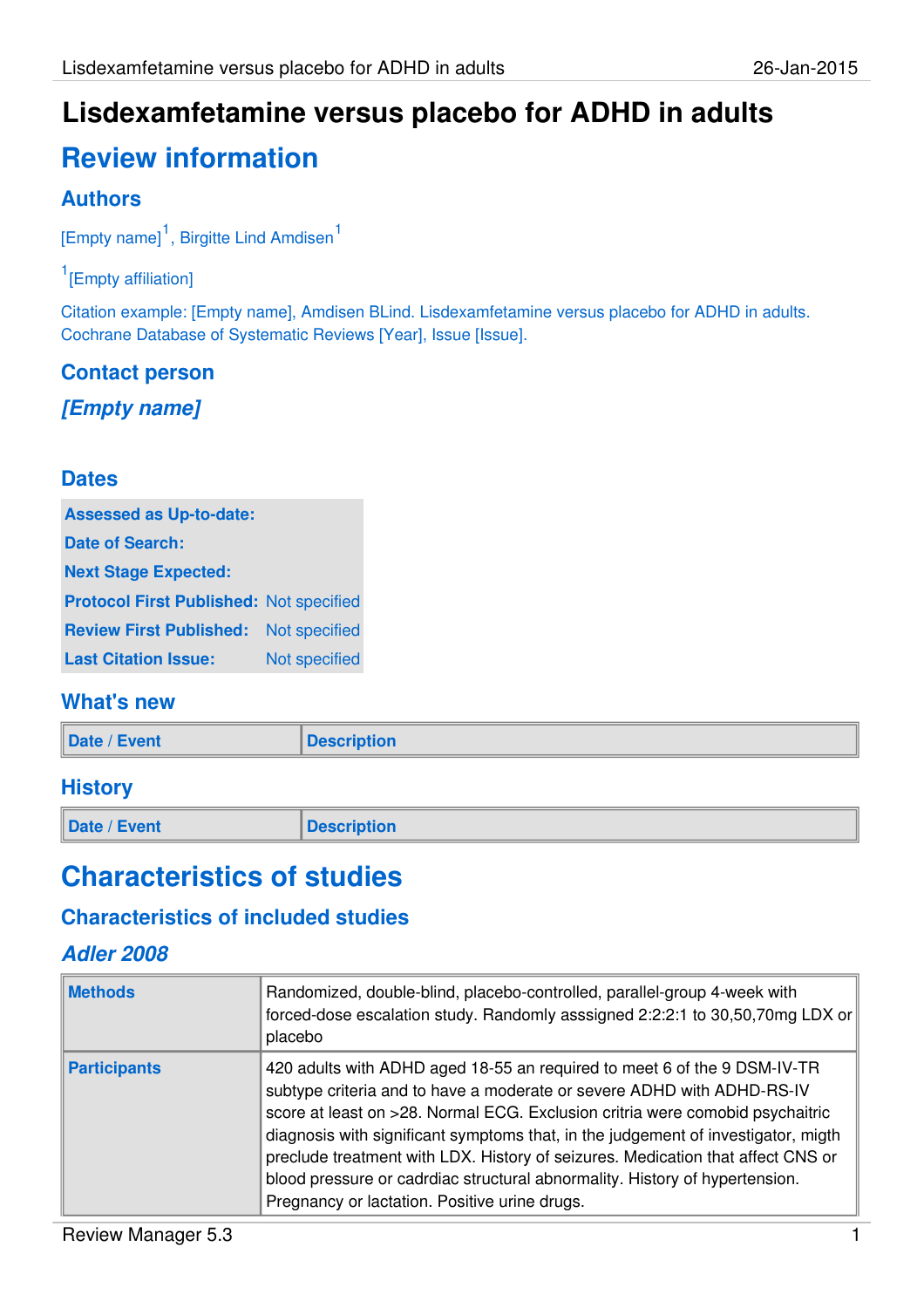| <b>Interventions</b> | 30, 50, 70 mg LDX and placebo in 4 weeks         |  |
|----------------------|--------------------------------------------------|--|
| ∥Outcomes            | ADHD core symptoms, functioning, adverse events. |  |
| <b>Notes</b>         | ref ID 1523                                      |  |

#### Risk of bias table

| <b>Bias</b>                                                  | <b>Authors'</b><br>judgement | <b>Support for judgement</b>                               |
|--------------------------------------------------------------|------------------------------|------------------------------------------------------------|
| Random sequence generation (selection bias)                  | <b>Unclear risk</b>          | Not descibed sufficient (2:2:2:1) not futher<br>specified. |
| Allocation concealment (selection bias)                      | Unclear risk                 | Not descibed                                               |
| Blinding of participants and personnel<br>(performance bias) | Low risk                     | Double blind                                               |
| Blinding of outcome assessment (detection<br>bias)           | Low risk                     | Double blind                                               |
| Incomplete outcome data (attrition bias)                     | Low risk                     | Attrition descibed. Same for LDX and PBO                   |
| Selective reporting (reporting bias)                         | Low risk                     | None detected                                              |
| Other bias                                                   | Low risk                     | None detected                                              |

#### **Adler 2009 A**

| <b>Methods</b>       | Randomized double-blind, placebo-controlled, parallel-group, forced dose,<br>escalation study. (Randomly asssigned 2:2:2:1 to 30,50,70mg LDX or placebo.<br>From Adler 2008 ref ID 1605).                                                                                                                                                                            |
|----------------------|----------------------------------------------------------------------------------------------------------------------------------------------------------------------------------------------------------------------------------------------------------------------------------------------------------------------------------------------------------------------|
| <b>Participants</b>  | 420 adults with ADHD aged 18-55 with ADHD-RS-IV score at least on >28.<br>excluded if comorbid psychiatric diagnosis with significant symptoms,<br>hyperyension, significant abnomality on ECG, history of seizure or significant<br>underweigth or morbbidly obese. Medication that affect CNS or blood pressure.<br>History of drug dependence or substance abuse. |
| <b>Interventions</b> | 4 weeks LDX 30, 50, 70mg. forced-dosed.                                                                                                                                                                                                                                                                                                                              |
| <b>Outcomes</b>      | Sleep, adverse events                                                                                                                                                                                                                                                                                                                                                |
| <b>Notes</b>         | ref ID 1605                                                                                                                                                                                                                                                                                                                                                          |

| <b>Bias</b>                                                  | <b>Authors'</b><br>judgement | <b>Support for judgement</b> |
|--------------------------------------------------------------|------------------------------|------------------------------|
| Random sequence generation (selection bias)                  | Unclear risk                 | Not descibed                 |
| Allocation concealment (selection bias)                      | Unclear risk                 | Not descibed                 |
| Blinding of participants and personnel<br>(performance bias) | Low risk                     | Double blind                 |
| Blinding of outcome assessment (detection bias)              | Low risk                     | Double blind                 |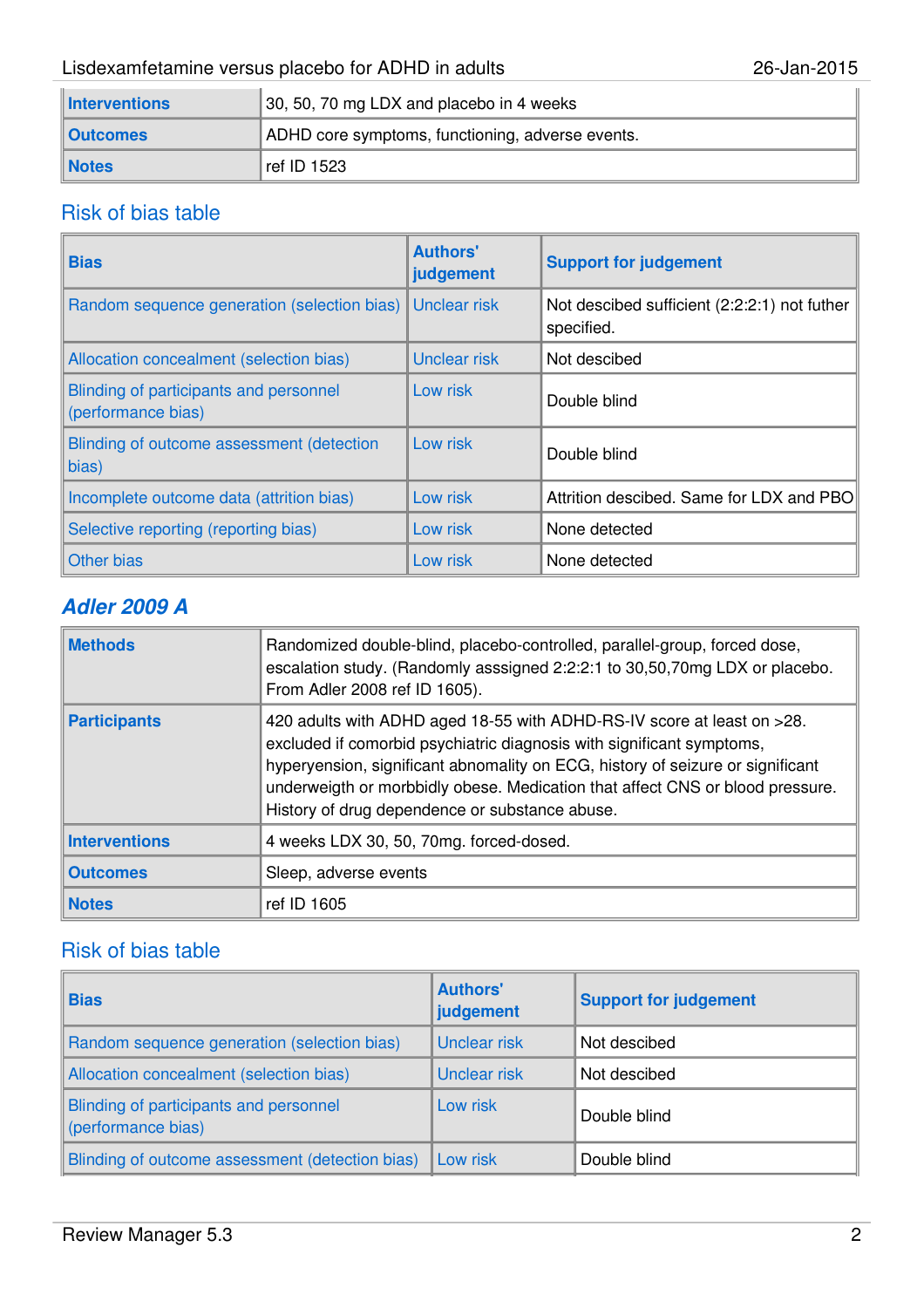| Incomplete outcome data (attrition bias) | Low risk | Attrition descibed. Same for LDX and<br>PBO. |
|------------------------------------------|----------|----------------------------------------------|
| Selective reporting (reporting bias)     | Low risk | None detected                                |
| Other bias                               | Low risk | None detected                                |

### **Adler 2009 B**

| <b>Methods</b>       | Randomized, double-blind, multicenter, placebo-controlled parallel-group<br>forced-dose titration study. Randomization was achived using<br>block-randomization schedule with a block siza of 7 with a 2:2:2:1 allocation ratio<br>of each of the 3 active doses versus palcebo.                                                                                                                                                                                                                                                                  |
|----------------------|---------------------------------------------------------------------------------------------------------------------------------------------------------------------------------------------------------------------------------------------------------------------------------------------------------------------------------------------------------------------------------------------------------------------------------------------------------------------------------------------------------------------------------------------------|
| <b>Participants</b>  | Adults with ADHD, aged 18-55 years, with ADHD-RS-IV total score of >28 with<br>moderate or severe symptoms. Normal ECG. exclusion criteria were a history of<br>hypertension, known cardiac structrural abnomality. Any comobid psychiatric<br>diagnosis with significant symptoms, that would contraindicate<br>Lisdexamfetamine. History of seizure. or recent history of within the last 6 month<br>of substance abuse. Taking any prohibed medication within 30 days of scenning<br>visit including drugs CNS effects, affect blood pressure. |
| <b>Interventions</b> | 30 or 50 or 70 mg LDX or placebo i 4 weeks                                                                                                                                                                                                                                                                                                                                                                                                                                                                                                        |
| <b>Outcomes</b>      | Cardiovaskular adverse events                                                                                                                                                                                                                                                                                                                                                                                                                                                                                                                     |
| <b>Notes</b>         | ref ID 1522                                                                                                                                                                                                                                                                                                                                                                                                                                                                                                                                       |

| <b>Bias</b>                                                  | <b>Authors'</b><br>judgement | <b>Support for judgement</b>                                                                                                                                            |
|--------------------------------------------------------------|------------------------------|-------------------------------------------------------------------------------------------------------------------------------------------------------------------------|
| Random sequence generation<br>(selection bias)               | Low risk                     | Randomization was achived using block-randomization<br>schedule with a block siza of 7 with a 2:2:2:1 allocation ratio<br>of each of the 3 active doses versus palcebo. |
| <b>Allocation concealment</b><br>(selection bias)            | Unclear risk                 | Not descibed                                                                                                                                                            |
| Blinding of participants and<br>personnel (performance bias) | Low risk                     | Double blinded                                                                                                                                                          |
| <b>Blinding of outcome</b><br>assessment (detection bias)    | Low risk                     | Double blinded                                                                                                                                                          |
| Incomplete outcome data<br>(attrition bias)                  | Low risk                     | Attribution descibed. Are nearly the same for LDX and PBO                                                                                                               |
| Selective reporting (reporting<br>bias)                      | Low risk                     | None detected                                                                                                                                                           |
| Other bias                                                   | Low risk                     | None detected                                                                                                                                                           |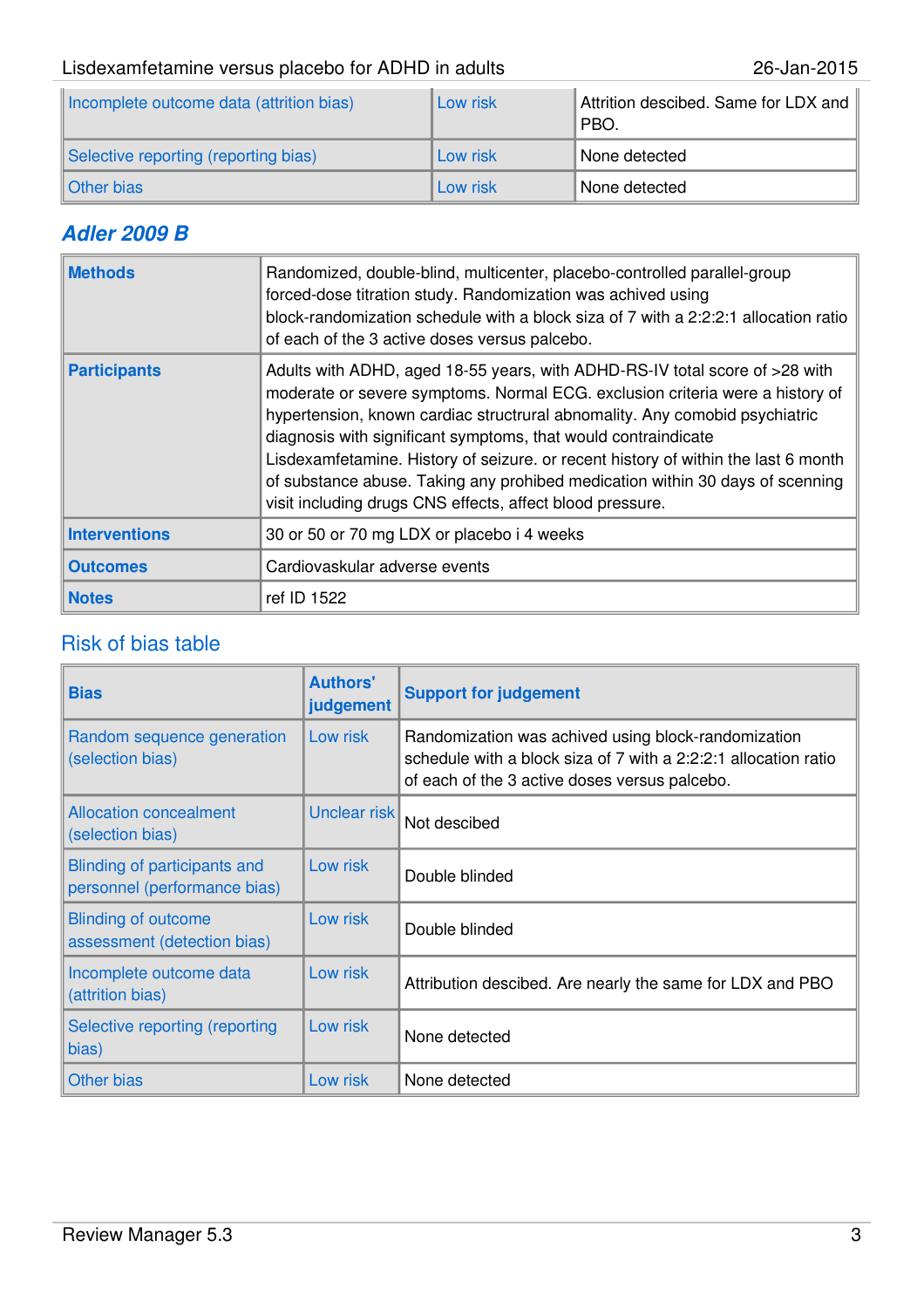#### **Adler 2013 A**

| <b>Methods</b>       | Randomized, double-blind, multicenter, placebo-controlled parallel-group study.<br>Randomized 1:1 blinded assignment of treament groups was acomplipliched<br>though an interactive voice/web response system.                                                                                                                                                                                                                                                                                                                                                                                                  |  |
|----------------------|-----------------------------------------------------------------------------------------------------------------------------------------------------------------------------------------------------------------------------------------------------------------------------------------------------------------------------------------------------------------------------------------------------------------------------------------------------------------------------------------------------------------------------------------------------------------------------------------------------------------|--|
| <b>Participants</b>  | 161 Adults with ADHD, aged 18-55 years, with ADHD-RS-IV total score of >28<br>and significant EFD assesses using a self-reported BRIEF-A GEC-T-score>65 at<br>baseline. Exclusion criteria; adults who exhibed comorbid psychiatric conditions,<br>controlled with prohibed medications or uncontrolled with significant symptoms,<br>including axis 1 or 2 disorders including severe axid 1 or 2 disorders,<br>cardiovaskular diseases, a history of moderately orr severe hypertension, ADHD<br>that were velcontrolled on current ADHD therapy or a history of failure to respond<br>to amphetamine therapy |  |
| <b>Interventions</b> | 30, 50 70mg LDX or placebo i 10 weeks                                                                                                                                                                                                                                                                                                                                                                                                                                                                                                                                                                           |  |
| <b>Outcomes</b>      | ADHD core symptoms, function, advese events                                                                                                                                                                                                                                                                                                                                                                                                                                                                                                                                                                     |  |
| <b>Notes</b>         | <b>Ref ID 1521</b>                                                                                                                                                                                                                                                                                                                                                                                                                                                                                                                                                                                              |  |

#### Risk of bias table

| <b>Bias</b>                                                  | <b>Authors'</b><br>judgement | <b>Support for judgement</b>                                               |
|--------------------------------------------------------------|------------------------------|----------------------------------------------------------------------------|
| Random sequence generation (selection<br>bias)               | Low risk                     | Interactive voice web respons system was used<br>for randomizing           |
| Allocation concealment (selection bias)                      | Unclear risk                 | Not descibed                                                               |
| Blinding of participants and personnel<br>(performance bias) | Low risk                     | Double blinded                                                             |
| Blinding of outcome assessment<br>(detection bias)           | Low risk                     | Double blinded                                                             |
| Incomplete outcome data (attrition bias)                     | Low risk                     | Minimal attriton eqaul attrition in both LDX and<br><b>PBO</b>             |
| Selective reporting (reporting bias)                         | Low risk                     | None detected                                                              |
| Other bias                                                   | <b>High risk</b>             | exclusion criteria: history of failure to respond to<br>amphetamin therapy |

## **Adler 2013 B**

| <b>Methods</b>      | Randomized, double-blind, multicenter, placebo-controlled parallel-group study.<br>Randomized 1:1 blinded assignment of treament groups was acomplipliched<br>though an interactive voice/web response system.                                                                                                                                                                                                                                                                        |
|---------------------|---------------------------------------------------------------------------------------------------------------------------------------------------------------------------------------------------------------------------------------------------------------------------------------------------------------------------------------------------------------------------------------------------------------------------------------------------------------------------------------|
| <b>Participants</b> | 161 Adults with ADHD, aged 18-55 years, with ADHD-RS-IV total score of >28<br>and significant EFD assesses using a self-reported BRIEF-A GEC-T-score>65 at<br>baseline. Exclusion criteria; adults who exhibed comorbid psychiatric conditions,<br>controlled or uncontrolled, including severe axid 1 or 2 disorders, cardiovaskular<br>diseases, a history of moderately orr severe hypertension, current ADHD therapy<br>or a history of failure to respond to amphetamine therapy |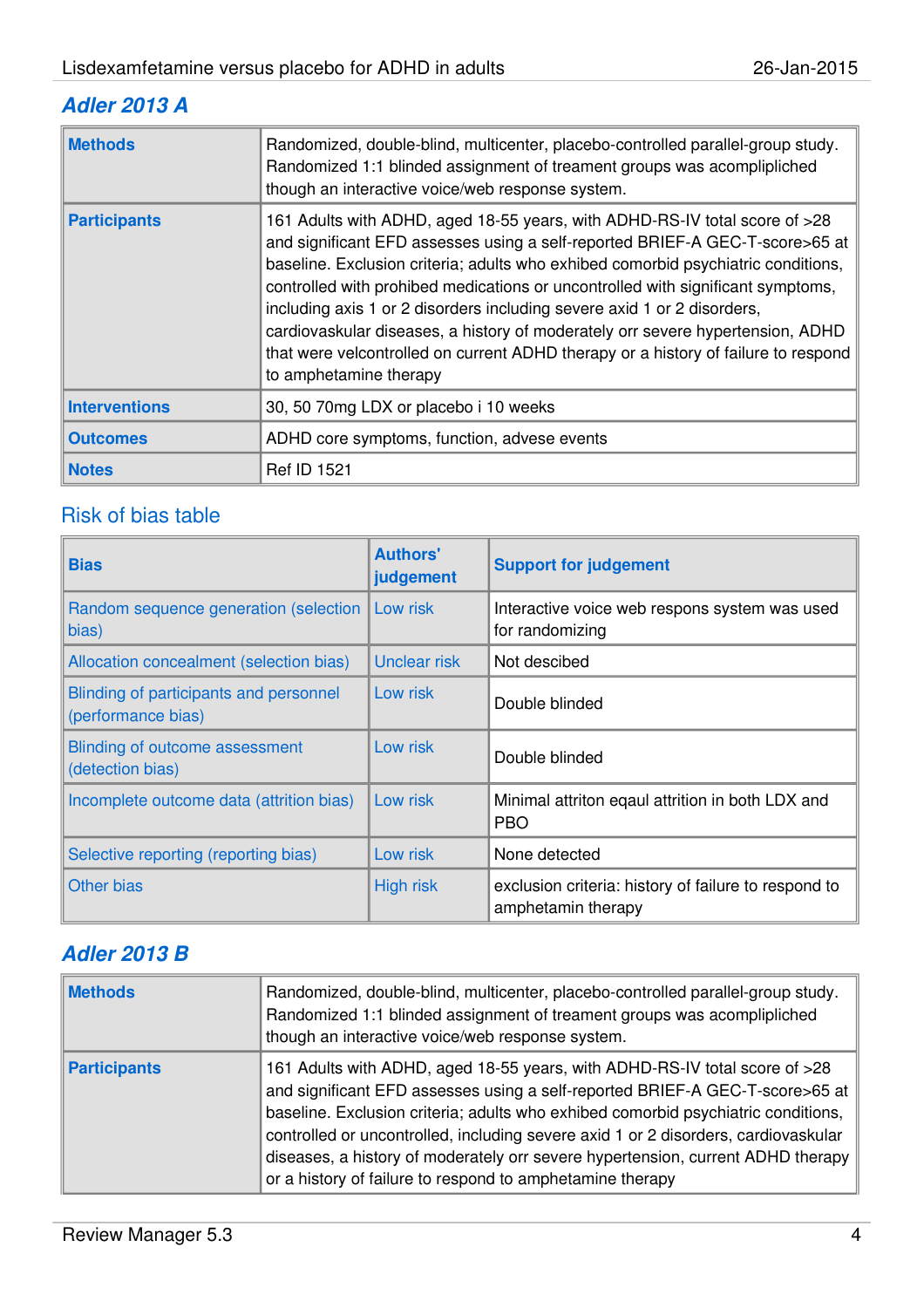| <b>Interventions</b> | 10 weeks LDX 30 or 50 or 70mg as tolerated. Not specificed futher. |
|----------------------|--------------------------------------------------------------------|
| <b>Outcomes</b>      | ADHD core symtomps. QoL. Adverse events                            |
| <b>Notes</b>         | ref ID 1573                                                        |

#### Risk of bias table

| <b>Bias</b>                                                  | <b>Authors'</b><br>judgement | <b>Support for judgement</b>                                       |
|--------------------------------------------------------------|------------------------------|--------------------------------------------------------------------|
| Random sequence generation (selection<br>bias)               | Low risk                     | Interactive voice web respons system was used<br>for randomizing   |
| Allocation concealment (selection bias)                      | <b>Unclear risk</b>          | Not descibed                                                       |
| Blinding of participants and personnel<br>(performance bias) | Low risk                     | Double blinded                                                     |
| Blinding of outcome assessment<br>(detection bias)           | Low risk                     | Double blinded                                                     |
| Incomplete outcome data (attrition bias)                     | Low risk                     | Minimal attrition and equal in both LDX and<br>PBO group           |
| Selective reporting (reporting bias)                         | Low risk                     | None detected                                                      |
| <b>Other bias</b>                                            | <b>High risk</b>             | excluded if ealier history of failure to respond to<br>amphetamine |

## **Kollins 2012**

| <b>Methods</b>       | Randomized, double-blinded, placebo-controlled, parallel-group trial.<br>Randomizing not futher descibed.                                                                                                                                                                                                                                |
|----------------------|------------------------------------------------------------------------------------------------------------------------------------------------------------------------------------------------------------------------------------------------------------------------------------------------------------------------------------------|
| <b>Participants</b>  | 32 adults regular smokers with ADHD (DSM-IV-TR) between 18-50 years of age.<br>Express interest in quiting smoking and smoke at leat 10 cigarettes/day. IQ >80.<br>exclusion criteria: any other psychiatric condition, use of illicit drugs confimirmed<br>by urine screen. Pragnancy. Taking psychoactive midication inclusiv for ADHD |
| <b>Interventions</b> | 30, 50, 70 mg. LDX or placebo. in 28 days                                                                                                                                                                                                                                                                                                |
| <b>Outcomes</b>      | ADHD core symptoms, safety                                                                                                                                                                                                                                                                                                               |
| <b>Notes</b>         | ref ID 1538                                                                                                                                                                                                                                                                                                                              |

| <b>Bias</b>                                                  | <b>Authors'</b><br>judgement | <b>Support for judgement</b> |
|--------------------------------------------------------------|------------------------------|------------------------------|
| Random sequence generation (selection<br>bias)               | Unclear risk                 | Not sufficient descibed      |
| Allocation concealment (selection bias)                      | Unclear risk                 | Not descibed                 |
| Blinding of participants and personnel<br>(performance bias) | Low risk                     | Double blinded               |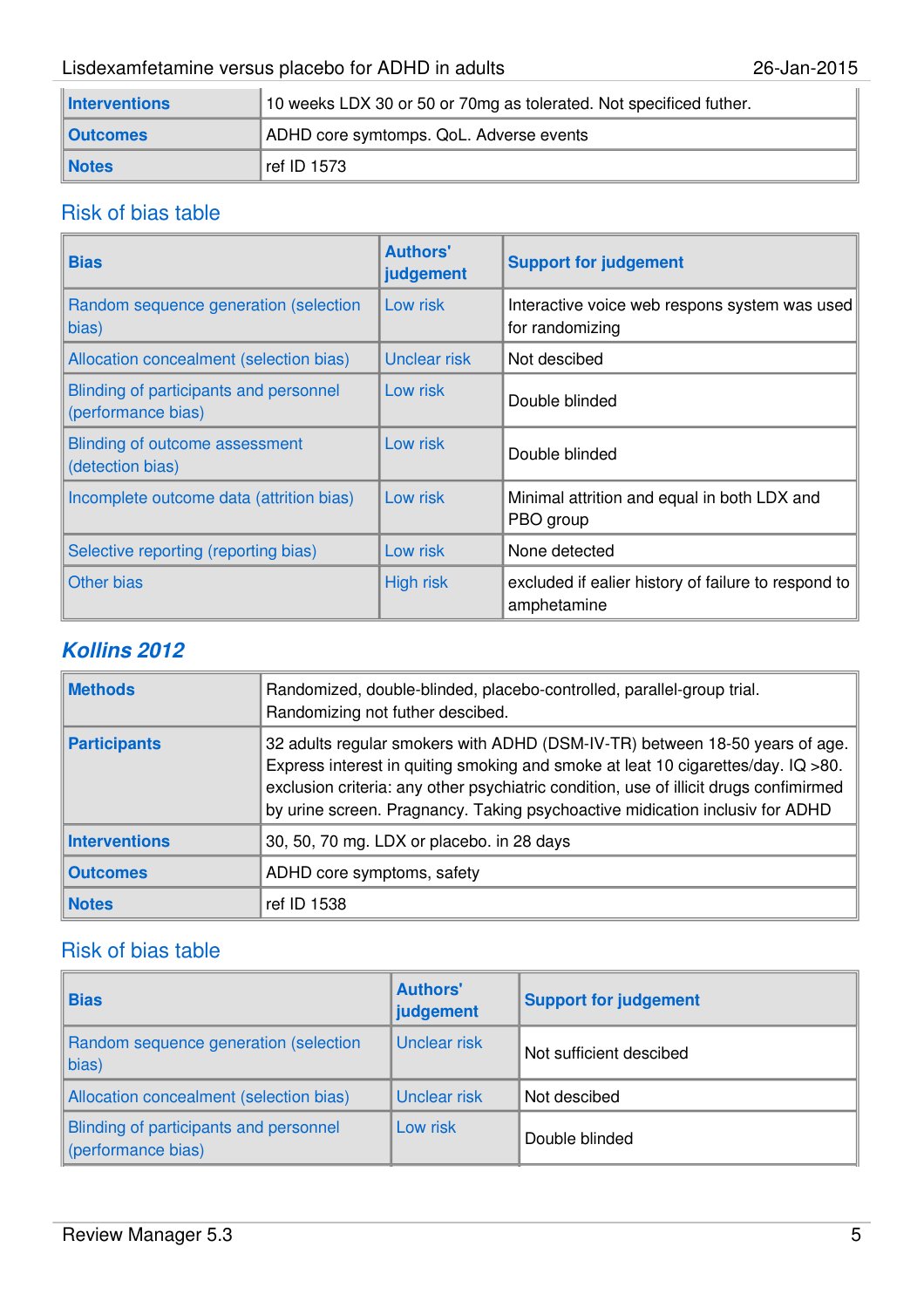| Blinding of outcome assessment (detection<br>bias) | <b>Low risk</b> | Double blinded                                              |
|----------------------------------------------------|-----------------|-------------------------------------------------------------|
| Incomplete outcome data (attrition bias)           | Low risk        | Attrition descibed                                          |
| Selective reporting (reporting bias)               | High risk       | There are missing data (self-rating ADHD<br>core symptoms). |
| <b>Other bias</b>                                  | Low risk        | None detected                                               |

## **Mattingly 2013**

| <b>Methods</b>       | Randomized placebo-controlled, multicenter, double-blind, parallel-group, forced<br>dose escalation study. randomly assigned 2:2:2:1 to 30, 50, 70 mg LDX or<br>placebo in 4 weeks.                                                                                                                                                                                                                                                                                                                                                                                                                                                                                                           |
|----------------------|-----------------------------------------------------------------------------------------------------------------------------------------------------------------------------------------------------------------------------------------------------------------------------------------------------------------------------------------------------------------------------------------------------------------------------------------------------------------------------------------------------------------------------------------------------------------------------------------------------------------------------------------------------------------------------------------------|
| <b>Participants</b>  | Adults $\geq$ 18 to 55 years of age with a primary diagnosis of ADHD, based on the<br>DSM-IV-TR criteria for the predominantly inattention subtype or the<br>predominantly hyperactive/impulsive and combined subtypes. Exclusion criteria<br>included individuals with comorbid psychiatric disorders; history of seizures,<br>hypertension, tic disorder; Tourette disorder; pregnant or lactating women;<br>positive urine drug result at screening or baseline; current medication use that<br>might confound the results of the study or increase risk to the participant;<br>clinically significant ECG; and any concurrent chronic or acute illness, or unstable<br>medical condition. |
| <b>Interventions</b> | Forced-dose excalation titration to an optimal dose on 30, 50, 70 mg LDX or<br>placebo in 4 weeks.                                                                                                                                                                                                                                                                                                                                                                                                                                                                                                                                                                                            |
| <b>Outcomes</b>      | Core symptoms                                                                                                                                                                                                                                                                                                                                                                                                                                                                                                                                                                                                                                                                                 |
| <b>Notes</b>         | ref ID 1539                                                                                                                                                                                                                                                                                                                                                                                                                                                                                                                                                                                                                                                                                   |

| <b>Bias</b>                                                  | <b>Authors'</b><br>judgement | <b>Support for judgement</b>                 |
|--------------------------------------------------------------|------------------------------|----------------------------------------------|
| Random sequence generation (selection bias)                  | Unclear risk                 | Not descibed                                 |
| Allocation concealment (selection bias)                      | Unclear risk                 | Not descibed                                 |
| Blinding of participants and personnel<br>(performance bias) | Low risk                     | Double blinded                               |
| Blinding of outcome assessment (detection bias)              | Low risk                     | Double blinded                               |
| Incomplete outcome data (attrition bias)                     | Low risk                     | Attrition descibed. Same for LDX and<br>PBO. |
| Selective reporting (reporting bias)                         | Low risk                     | None detected                                |
| Other bias                                                   | Low risk                     | None detected                                |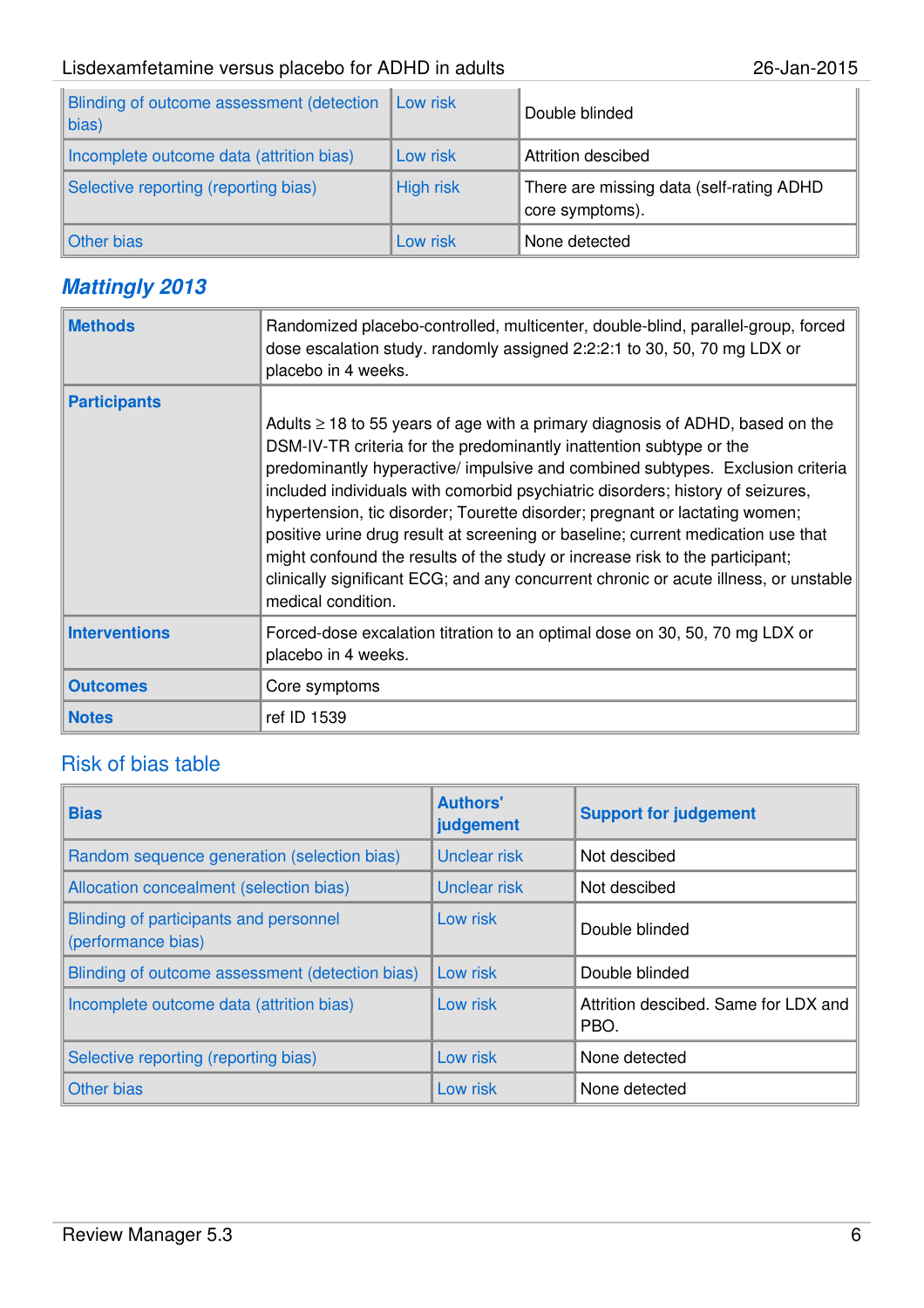# **Wigal 2010**

| <b>Methods</b>       | Randomized double-blind, placebo-controlled, 2 way crossover study.<br>Randomized by a fixed-block randomization schedule to receive either their<br>optimized dose of LDX or Placebo                                                                                                                                                                                                                                                                                                                                                                                                                                                                                                                                                   |
|----------------------|-----------------------------------------------------------------------------------------------------------------------------------------------------------------------------------------------------------------------------------------------------------------------------------------------------------------------------------------------------------------------------------------------------------------------------------------------------------------------------------------------------------------------------------------------------------------------------------------------------------------------------------------------------------------------------------------------------------------------------------------|
| <b>Participants</b>  | 142 Adults (aged 18 to 55 years) with a primary diagnosis of ADHD based on<br>DSM-IV-TR an d validated by comprehensive psychiatric evaluation that included<br>semi-structured interview based on Adlut ADHD Clinical Diagnostic Scale version<br>1.2 (ASDS v1.2) and ADHD-RS-Iv score > 28. Intellectual function > 80. Excluded<br>if comobid psychiatric diagnosis with significant symptoms. History of or percived<br>risk for future suicide attempt. Recent history of substance abuse. Other medical<br>conditions that would contraindicate psychostimulants. History of seizures,<br>hypertension, cardiovascular disease. Lack of respond to previous amphetamine<br>therapy. Concorminant CNS or blood pressure medication |
| <b>Interventions</b> | 30, 50, 70mg LDX or placebo in 1 week. Then crossover 1 week more. The dose<br>optimizing phase was opel label.                                                                                                                                                                                                                                                                                                                                                                                                                                                                                                                                                                                                                         |
| <b>Outcomes</b>      | Core symptoms, functioning, advese events.                                                                                                                                                                                                                                                                                                                                                                                                                                                                                                                                                                                                                                                                                              |
| <b>Notes</b>         | ref Id 1545                                                                                                                                                                                                                                                                                                                                                                                                                                                                                                                                                                                                                                                                                                                             |

## Risk of bias table

| <b>Bias</b>                                                  | <b>Authors'</b><br>judgement | <b>Support for judgement</b>                                                             |
|--------------------------------------------------------------|------------------------------|------------------------------------------------------------------------------------------|
| Random sequence generation<br>(selection bias)               | Unclear risk                 | Only descibed by fixed-block randomization schedule.                                     |
| <b>Allocation concealment (selection</b><br>bias)            | Unclear risk                 | Not descibed                                                                             |
| Blinding of participants and<br>personnel (performance bias) | Low risk                     | Double blinded                                                                           |
| <b>Blinding of outcome assessment</b><br>(detection bias)    | Low risk                     | Double blinded                                                                           |
| Incomplete outcome data (attrition<br>bias)                  | Low risk                     | Attrition equal for LDX and PBO in crossover fase.<br>Seem to be due to natural disaster |
| Selective reporting (reporting bias)                         | Low risk                     | None detected                                                                            |
| Other bias                                                   | <b>High risk</b>             | Excluded if ealier lack of response to previous<br>amphetamine therapy                   |

**Footnotes** 

## **Characteristics of excluded studies**

Footnotes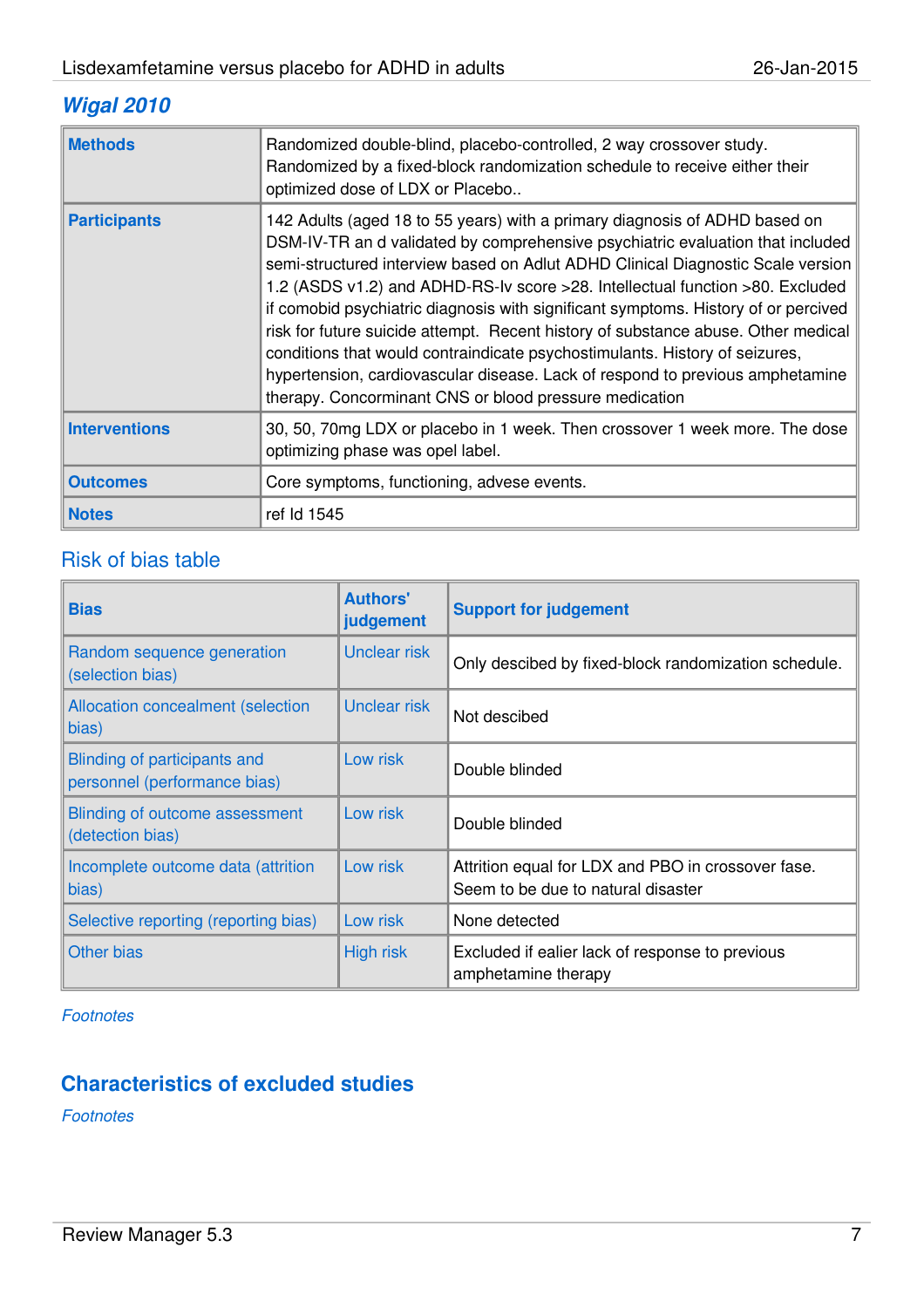## **Characteristics of studies awaiting classification**

**Footnotes** 

#### **Characteristics of ongoing studies**

**Footnotes** 

# **Summary of findings tables**

# **Additional tables**

# **References to studies**

#### **Included studies**

#### **Adler 2008**

[Other: Ref ID 1523] [Empty]

## **Adler 2009 A**

[Other: Ref ID 1605] [Empty]

## **Adler 2009 B**

[Other: ; Other: Ref ID 1522] [Empty]

#### **Adler 2013 A**

[Other: ref ID 1521] [Empty]

**Adler 2013 B** [Other: ; Other: Ref ID 1573] [Empty]

#### **Kollins 2012** [Other: ref ID 1538]

[Empty]

# **Mattingly 2013**

[Other: ref ID 1539] [Empty]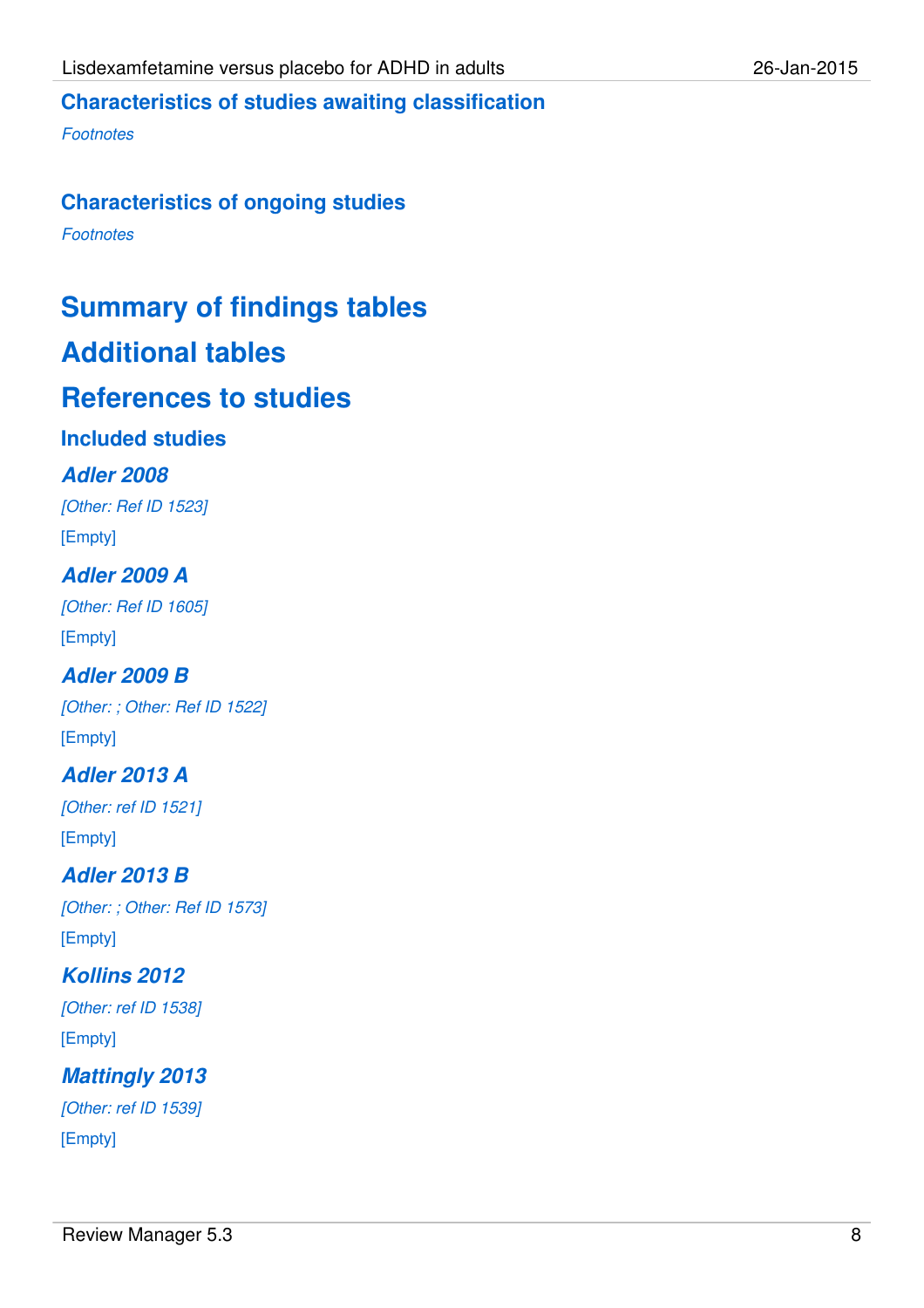#### **Wigal 2010**

[Other: Ref ID 1545]

[Empty]

**Excluded studies**

#### **Studies awaiting classification**

**Ongoing studies**

# **Other references**

**Additional references**

**Other published versions of this review**

# **Data and analyses**

# **1 Lisdexamphetamine versus placebo**

| <b>Outcome or Subgroup</b> | <b>Studies</b> | <b>Participa</b><br><b>nts</b> | <b>Statistical Method</b>                          | <b>Effect Estimate</b> |
|----------------------------|----------------|--------------------------------|----------------------------------------------------|------------------------|
| 1.1 Insomnia               | $\overline{4}$ | 843                            | Odds Ratio (M-H, Random,<br>95% CI)                | 2.24 [0.79, 6.41]      |
| 1.2 Anorexia               | $\overline{2}$ | 579                            | Risk Ratio (M-H, Fixed, 95% CI) 7.46 [0.98, 56.70] |                        |
| 1.3 Increased heart rate   | $\overline{2}$ | 579                            | Odds Ratio (M-H, Fixed, 95%<br>CI                  | 2.26 [0.51, 9.95]      |
| 1.4 Anxiety                | 3              | 684                            | Odds Ratio (M-H, Fixed, 95%<br>CI                  | 4.27 [0.88, 20.60]     |
| 1.5 Irritability           | 3              | 423                            | Odds Ratio (M-H, Fixed, 95%<br>CI()                | 2.16 [0.76, 6.14]      |
| 1.6 Decreased appetite     | $\overline{4}$ | 843                            | Odds Ratio (M-H, Fixed, 95%<br>CI                  | 9.36 [4.35, 20.17]     |
| 1.7 Fatigue                | $\overline{4}$ | 843                            | Odds Ratio (M-H, Fixed, 95%<br>CI                  | $0.50$ [0.25, 0.97]    |
| 1.8 Headache               | 3              | 423                            | Odds Ratio (M-H, Fixed, 95%<br>CI                  | 3.15 [1.37, 7.23]      |
| 1.9 Nausea                 | $\overline{4}$ | 843                            | Odds Ratio (M-H, Fixed, 95%<br>CI                  | 1.80 [0.70, 4.63]      |
| 1.10 Dry mouth             | $\overline{4}$ | 843                            | Odds Ratio (M-H, Fixed, 95%<br>CI()                | 6.96 [3.33, 14.55]     |
| 1.11 Feeling jittery       | 3              | 567                            | Odds Ratio (M-H, Fixed, 95%<br>CI                  | 11.52 [1.57, 84.73]    |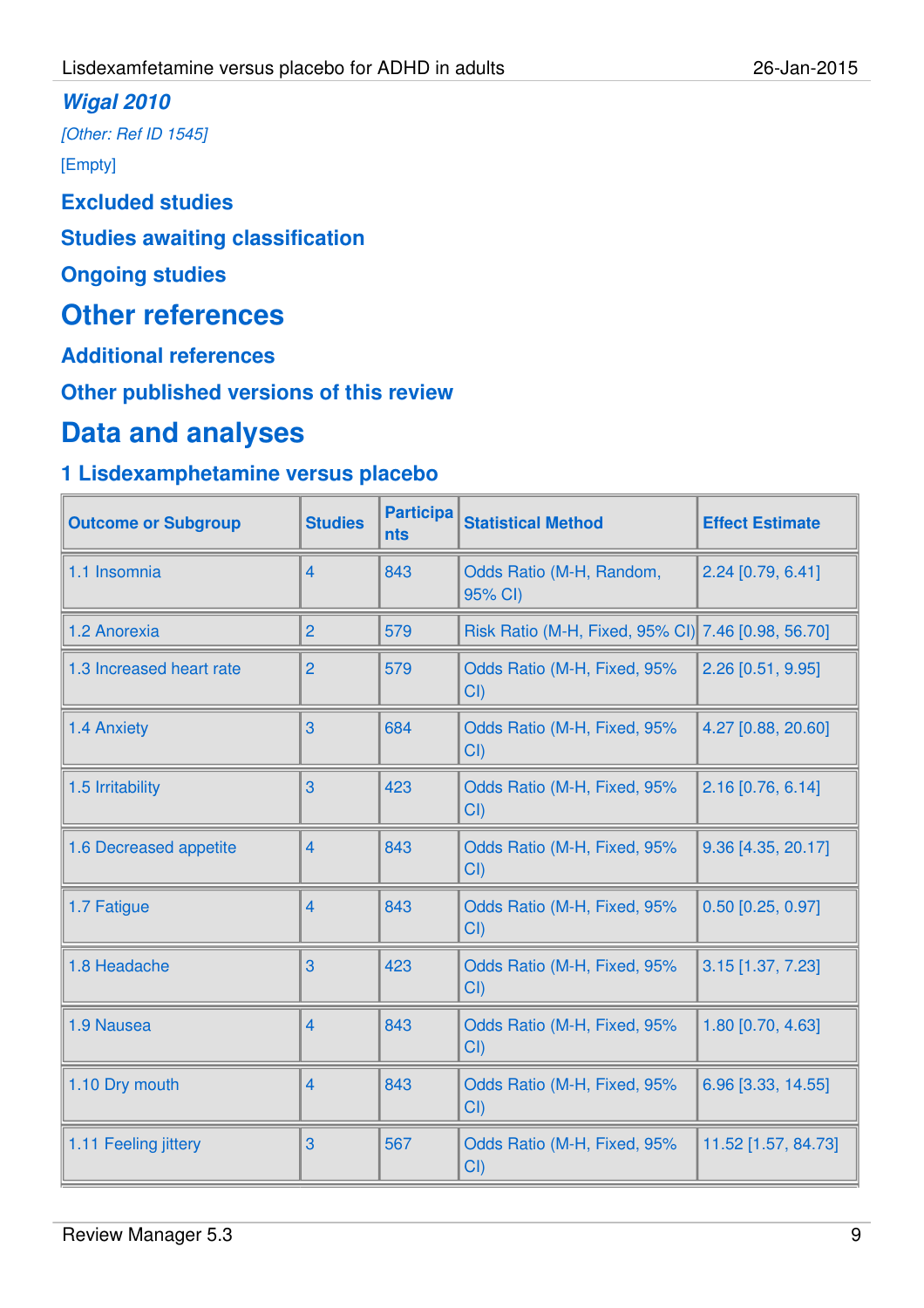| 1.12 ADHD kernesymptomer      | 4              | 943 | Std. Mean Difference (IV,<br><b>Fixed, 95% CI)</b> | $-0.80$ $[-0.93, -0.66]$ |
|-------------------------------|----------------|-----|----------------------------------------------------|--------------------------|
| 1.13 Pulse                    | 2              | 703 | Mean Difference (IV, Fixed,<br>95% CI)             | $3.65$ [2.28, 5.03]      |
| 1.14 Systolic blood pressure  | $\overline{2}$ | 703 | Mean Difference (IV, Fixed,<br>95% CI)             | $1.21$ [-0.12, 2.54]     |
| 1.15 Diastolic blood pressure | $\overline{2}$ | 703 | Mean Difference (IV, Fixed,<br>95% CI)             | $0.04$ [-1.06, 1.14]     |

# **Figures**

#### **Figure 1 (Analysis 1.1)**

|                                                                                                | Experimental                           |     | Control |     |            | <b>Odds Ratio</b>   | <b>Odds Ratio</b>                |  |  |
|------------------------------------------------------------------------------------------------|----------------------------------------|-----|---------|-----|------------|---------------------|----------------------------------|--|--|
| Study or Subgroup                                                                              | Events Total Weight<br>Events<br>Total |     |         |     |            | M-H, Random, 95% CI | M-H, Random, 95%                 |  |  |
| Kollins 2012                                                                                   |                                        | 17  | 3       | 15  | 14.6%      | $0.25$ [0.02, 2.71] |                                  |  |  |
| Wigal 2010                                                                                     | з.                                     | 115 |         | 117 | 21.5%      | 1.54 [0.25, 9.39]   |                                  |  |  |
| Adler 2013 B                                                                                   | 10                                     | 79  | з       | 80  | 30.3%      | 3.72 [0.98, 14.07]  |                                  |  |  |
| Adler 2009 A                                                                                   | 69                                     | 358 | з.      | 62  | 33.6%      | 4.70 [1.43, 15.42]  |                                  |  |  |
| Total (95% CI)                                                                                 |                                        | 569 |         |     | 274 100.0% | 2.24 [0.79, 6.41]   |                                  |  |  |
| Total events                                                                                   | 83                                     |     | 11      |     |            |                     |                                  |  |  |
| Heterogeneity: Tau <sup>2</sup> = 0.49; Chi <sup>2</sup> = 5.27, df = 3 (P = 0.15); $P = 43\%$ |                                        |     |         |     |            |                     | 0.01<br>0.1                      |  |  |
| Test for overall effect: $Z = 1.51$ (P = 0.13)                                                 |                                        |     |         |     |            |                     | Favours [experimental]<br>Favour |  |  |

Forest plot of comparison: 1 Lisdexamphetamine versus placebo, outcome: 1.1 Insomnia.

## **Figure 2 (Analysis 1.2)**

|                                                                                                                        | Experimental |       | Control |    |            | <b>Risk Ratio</b>                      | Risk Ratio                        |  |  |
|------------------------------------------------------------------------------------------------------------------------|--------------|-------|---------|----|------------|----------------------------------------|-----------------------------------|--|--|
| Study or Subgroup                                                                                                      | Events       | Total |         |    |            | Events Total Weight M-H, Fixed, 95% CI | M-H, Fixed, 95% CI                |  |  |
| Adler 2008                                                                                                             | 18           | 358   | 0       | 62 |            | 63.1% 6.49 [0.40, 106.37]              |                                   |  |  |
| Adler 2013 A                                                                                                           | 4            | 79.   | 0       | 80 |            | 36.9% 9.11 [0.50, 166.50]              |                                   |  |  |
| Total (95% CI)                                                                                                         |              | 437   |         |    | 142 100.0% | 7.46 [0.98, 56.70]                     |                                   |  |  |
| Total events                                                                                                           | 22           |       | 0       |    |            |                                        |                                   |  |  |
| Heterogeneity: Chi <sup>2</sup> = 0.03, df = 1 (P = 0.87); $P = 0\%$<br>Test for overall effect: $Z = 1.94$ (P = 0.05) |              |       |         |    |            |                                        | 0.01                              |  |  |
|                                                                                                                        |              |       |         |    |            |                                        | Favours [experimental] Favours [c |  |  |

Forest plot of comparison: 1 Lisdexamphetamine versus placebo, outcome: 1.2 Anorexia.

## **Figure 3 (Analysis 1.3)**

|                                                                      | Experimental |     | Control |    |            | <b>Odds Ratio</b>                            | Odds Ratio                        |  |  |  |
|----------------------------------------------------------------------|--------------|-----|---------|----|------------|----------------------------------------------|-----------------------------------|--|--|--|
| Study or Subgroup                                                    | Events       |     |         |    |            | Total Events Total Weight M-H, Fixed, 95% CI | M-H, Fixed, 95% CI                |  |  |  |
| Adler 2013 A                                                         | 4            | 79  |         | 80 | 69.4%      | 2.08 [0.37, 11.69]                           |                                   |  |  |  |
| Adler 2008                                                           |              | 358 | 0       | 62 | 30.6%      | 2.67 [0.15, 47.29]                           |                                   |  |  |  |
| Total (95% CI)                                                       |              | 437 |         |    | 142 100.0% | 2.26 [0.51, 9.95]                            |                                   |  |  |  |
| Total events                                                         | 11           |     |         |    |            |                                              |                                   |  |  |  |
| Heterogeneity: Chi <sup>2</sup> = 0.02, df = 1 (P = 0.88); $P = 0\%$ |              |     |         |    |            |                                              | 0.01                              |  |  |  |
| Test for overall effect: $Z = 1.08$ (P = 0.28)                       |              |     |         |    |            |                                              | Favours [experimental] Favours [c |  |  |  |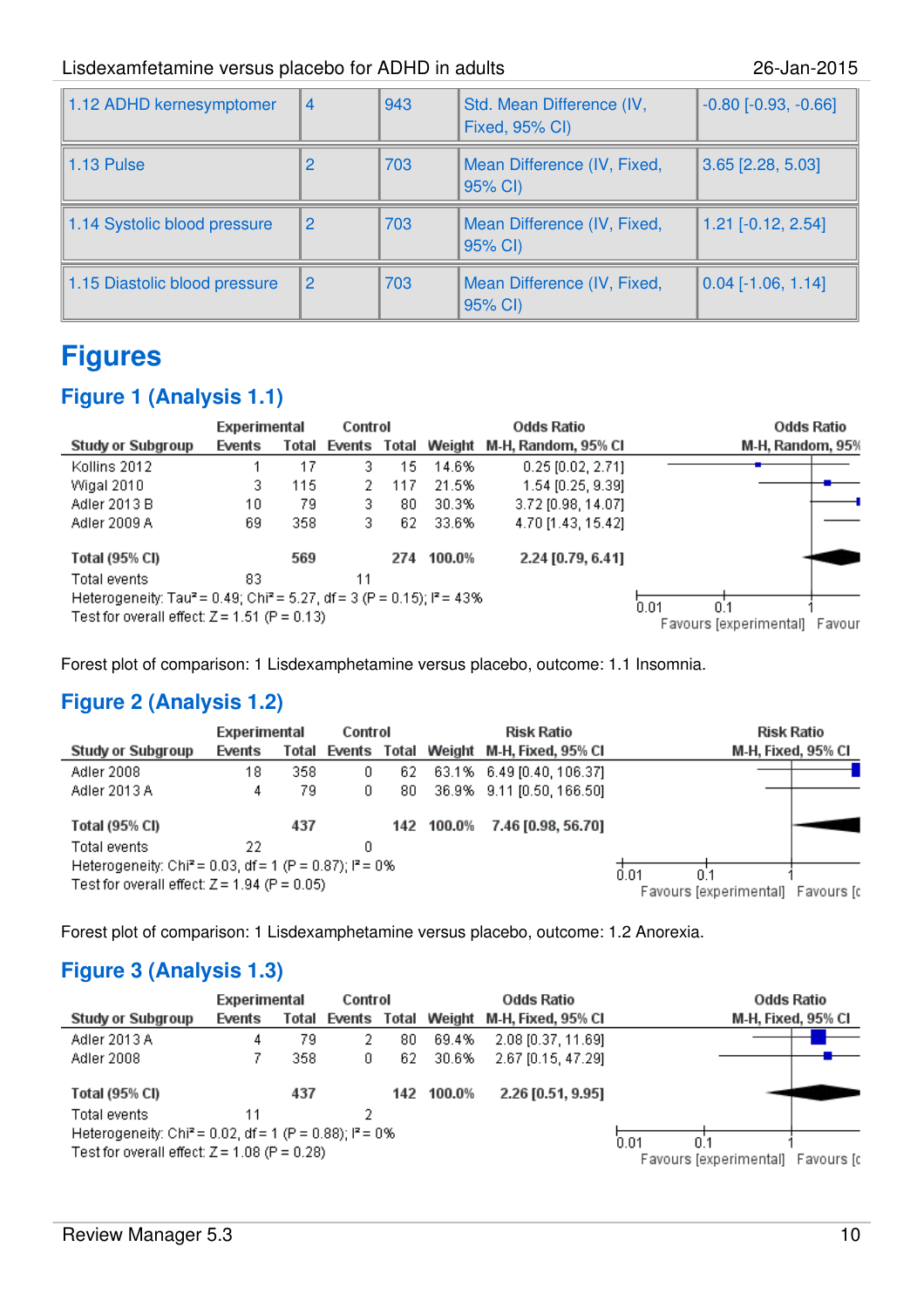Forest plot of comparison: 1 Lisdexamphetamine versus placebo, outcome: 1.3 Increased heart rate.

#### **Figure 4 (Analysis 1.4)**

|                                                                                                                        | Experimental |     | Control |      |        | Odds Ratio                                   | Odds Ratio                                       |  |  |  |
|------------------------------------------------------------------------------------------------------------------------|--------------|-----|---------|------|--------|----------------------------------------------|--------------------------------------------------|--|--|--|
| Study or Subgroup                                                                                                      | Events       |     |         |      |        | Total Events Total Weight M-H, Fixed, 95% Cl | M-H, Fixed, 95% CI                               |  |  |  |
| Kollins 2012                                                                                                           |              | 17  |         | 15   | 43.8%  | $0.88$ [0.05, 15.33]                         |                                                  |  |  |  |
| Wigal 2010                                                                                                             | 2            | 115 | 0.      | -117 |        | 21.2% 5.18 [0.25, 109.00]                    |                                                  |  |  |  |
| Adler 2008                                                                                                             | 21           | 358 | 0.      | 62.  |        | 35.0% 7.96 [0.48, 133.17]                    |                                                  |  |  |  |
| Total (95% CI)                                                                                                         |              | 490 |         | 194  | 100.0% | 4.27 [0.88, 20.60]                           |                                                  |  |  |  |
| Total events                                                                                                           | 24           |     |         |      |        |                                              |                                                  |  |  |  |
| Heterogeneity: Chi <sup>2</sup> = 1.38, df = 2 (P = 0.50); $P = 0\%$<br>Test for overall effect: $Z = 1.81$ (P = 0.07) |              |     |         |      |        |                                              | 0.01<br>0.1<br>Favours (experimental) Favours (c |  |  |  |

Forest plot of comparison: 1 Lisdexamphetamine versus placebo, outcome: 1.4 Anxiety.

#### **Figure 5 (Analysis 1.5)**

|                                                                                                                        | Experimental<br>Control |       |        |     | Odds Ratio   | <b>Odds Ratio</b>   |                                           |  |
|------------------------------------------------------------------------------------------------------------------------|-------------------------|-------|--------|-----|--------------|---------------------|-------------------------------------------|--|
| <b>Study or Subgroup</b>                                                                                               | Events                  | Total | Events |     | Total Weight | M-H, Fixed, 95% Cl  | M-H, Fixed, 95% CI                        |  |
| Adler 2013 A                                                                                                           | 8.                      | 79    | 3      | 80  | 53.2%        | 2.89 [0.74, 11.33]  |                                           |  |
| Kollins 2012                                                                                                           | 0.                      | 115   |        | 117 | 29.4%        | $0.34$ [0.01, 8.34] |                                           |  |
| Wigal 2010                                                                                                             | 3.                      | 17    |        | 15. | 17.4%        | 3.00 [0.28, 32.46]  |                                           |  |
| Total (95% CI)                                                                                                         |                         | 211   |        |     | 212 100.0%   | 2.16 [0.76, 6.14]   |                                           |  |
| Total events                                                                                                           | 11                      |       | 5.     |     |              |                     |                                           |  |
| Heterogeneity: Chi <sup>2</sup> = 1.54, df = 2 (P = 0.46); $P = 0\%$<br>Test for overall effect: $Z = 1.44$ (P = 0.15) |                         |       |        |     |              |                     | 0.01<br>Favours [experimental] Favours [c |  |

Forest plot of comparison: 1 Lisdexamphetamine versus placebo, outcome: 1.5 Irritability.

#### **Figure 6 (Analysis 1.6)**

|                                                                       | Experimental<br>Control |       |        |     |                     | <b>Odds Ratio</b>          | <b>Odds Ratio</b>                 |  |  |  |
|-----------------------------------------------------------------------|-------------------------|-------|--------|-----|---------------------|----------------------------|-----------------------------------|--|--|--|
| Study or Subgroup                                                     | Events                  | Total | Events |     | <b>Total Weight</b> | M-H, Fixed, 95% Cl         | M-H, Fixed, 95% CI                |  |  |  |
| Adler 2008                                                            | 101                     | 358   |        | 62  |                     | 18.0% 23.97 [3.28, 175.26] |                                   |  |  |  |
| Adler 2013 B                                                          | 26                      | 79    | 5.     | 80  | 49.0%               | 7.36 [2.65, 20.40]         |                                   |  |  |  |
| Kollins 2012                                                          | 6                       | 17    | 0.     | 15. | 5.0%                | 17.52 [0.89, 343.54]       |                                   |  |  |  |
| Widal 2010                                                            | 4                       | 115   | 2.     | 117 | 28.1%               | 2.07 [0.37, 11.54]         |                                   |  |  |  |
| Total (95% CI)                                                        |                         | 569   |        |     | 274 100.0%          | 9.36 [4.35, 20.17]         |                                   |  |  |  |
| Total events                                                          | 137                     |       | 8      |     |                     |                            |                                   |  |  |  |
| Heterogeneity: Chi <sup>2</sup> = 4.21, df = 3 (P = 0.24); $P = 29\%$ |                         |       |        |     |                     |                            | 0.01<br>0.1                       |  |  |  |
| Test for overall effect: $Z = 5.71$ (P $\leq 0.00001$ )               |                         |       |        |     |                     |                            | Favours (experimental)<br>Favours |  |  |  |

Forest plot of comparison: 1 Lisdexamphetamine versus placebo, outcome: 1.6 Decreased appetite.

# **Figure 7 (Analysis 1.7)**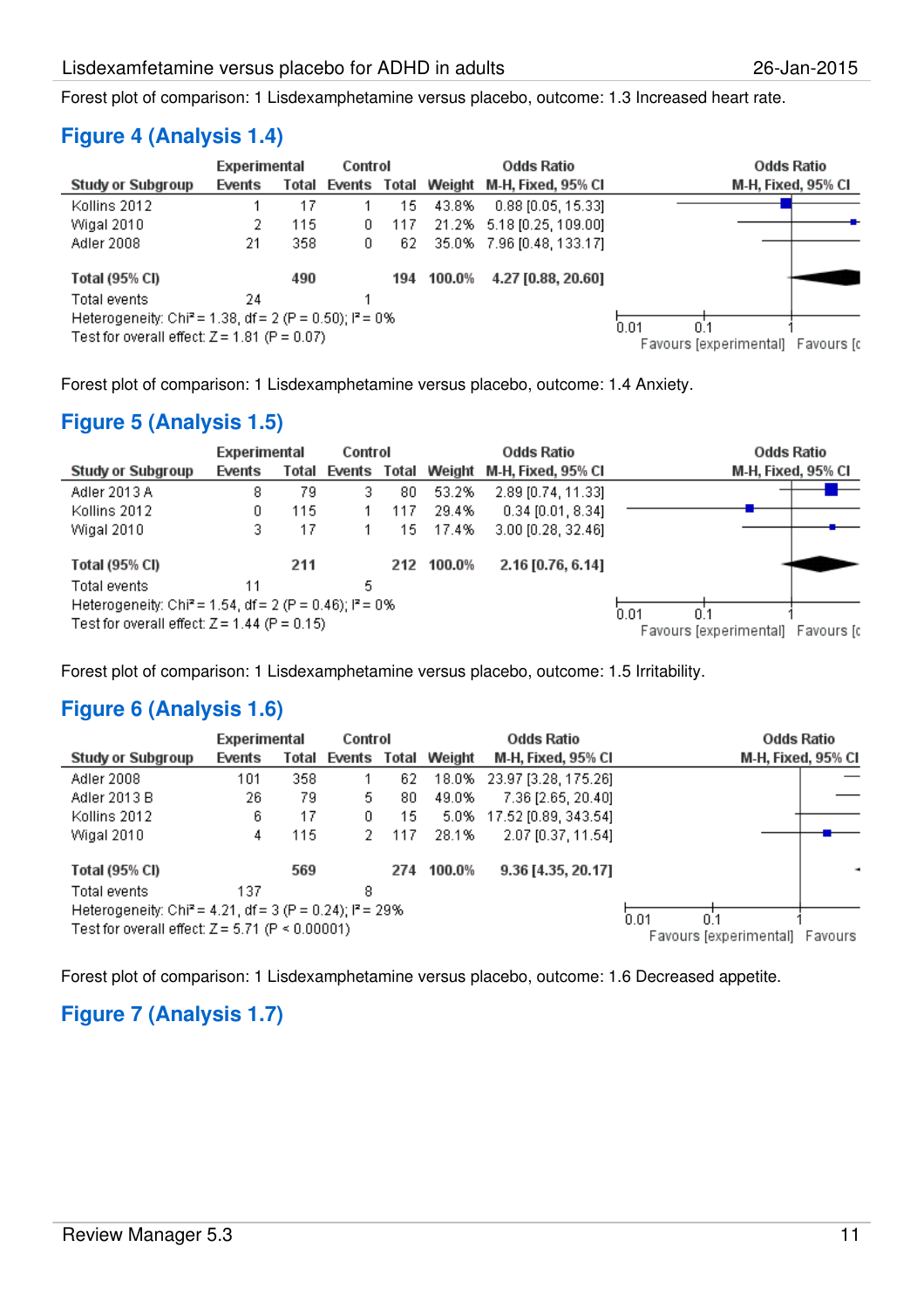



Forest plot of comparison: 1 Lisdexamphetamine versus placebo, outcome: 1.7 Fatigue.

#### **Figure 8 (Analysis 1.8)**

|                                                                        | Experimental<br>Control |       |        |     | <b>Odds Ratio</b>                 | Odds Ratio                      |                    |  |
|------------------------------------------------------------------------|-------------------------|-------|--------|-----|-----------------------------------|---------------------------------|--------------------|--|
| <b>Study or Subgroup</b>                                               | Events                  | Total | Events |     |                                   | Total Weight M-H, Fixed, 95% CI | M-H, Fixed, 95% CI |  |
| Adler 2013 A                                                           | 20                      | 79    |        | 80  | 21.3%                             | 13.22 [2.97, 58.80]             |                    |  |
| Kollins 2012                                                           | 0                       | 17    | 2      | 15  | 36.9%                             | $0.15$ [0.01, 3.49]             |                    |  |
| Wigal 2010                                                             |                         | 115   | 3      | 117 | 41.9%                             | $0.67$ [0.11, 4.10]             |                    |  |
| Total (95% CI)                                                         |                         | 211   |        |     | 212 100.0%                        | 3.15 [1.37, 7.23]               |                    |  |
| Total events                                                           | 22.                     |       |        |     |                                   |                                 |                    |  |
| Heterogeneity: Chi <sup>2</sup> = 9.94, df = 2 (P = 0.007); $P = 80\%$ |                         |       |        |     |                                   |                                 | 0.01               |  |
| Test for overall effect: $Z = 2.71$ (P = 0.007)                        |                         |       |        |     | Favours (experimental) Favours (c |                                 |                    |  |

Forest plot of comparison: 1 Lisdexamphetamine versus placebo, outcome: 1.8 Headache.

#### **Figure 9 (Analysis 1.9)**

|                                                                        |        | Experimental<br>Control |   |     |        | Odds Ratio                             | <b>Odds Ratio</b>                        |  |  |
|------------------------------------------------------------------------|--------|-------------------------|---|-----|--------|----------------------------------------|------------------------------------------|--|--|
| <b>Study or Subgroup</b>                                               | Events | Total                   |   |     |        | Events Total Weight M-H, Fixed, 95% CI | M-H, Fixed, 95% CI                       |  |  |
| Adler 2008                                                             | 25     | 358                     | 0 | 62  |        | 11.1% 9.56 [0.57, 159.05]              |                                          |  |  |
| Adler 2013 A                                                           | 2      | 79                      | 5 | 80  | 68.0%  | $0.39$ [0.07, 2.07]                    |                                          |  |  |
| Kollins 2012                                                           |        | 17                      |   | 15  | 14.0%  | $0.88$ [0.05, 15.33]                   |                                          |  |  |
| Wigal 2010                                                             | 2.     | 115                     | 0 | 117 |        | 6.8% 5.18 [0.25, 109.00]               |                                          |  |  |
| Total (95% CI)                                                         |        | 569                     |   | 274 | 100.0% | 1.80 [0.70, 4.63]                      |                                          |  |  |
| Total events                                                           | 30     |                         | 6 |     |        |                                        |                                          |  |  |
| Heterogeneity: Chi <sup>2</sup> = 5.29, df = 3 (P = 0.15); $I^2$ = 43% |        |                         |   |     |        |                                        | 0.01                                     |  |  |
| Test for overall effect: $Z = 1.22$ (P = 0.22)                         |        |                         |   |     |        |                                        | 0.1<br>Favours (experimental) Favours (c |  |  |

Forest plot of comparison: 1 Lisdexamphetamine versus placebo, outcome: 1.9 Nausea.

#### **Figure 10 (Analysis 1.11)**

|                                                                      | Experimental |       | Odds Ratio<br>Control |     |                     |                            | Odds Ratio                     |  |  |
|----------------------------------------------------------------------|--------------|-------|-----------------------|-----|---------------------|----------------------------|--------------------------------|--|--|
| Study or Subgroup                                                    | Events       | Total |                       |     | Events Total Weight | M-H, Fixed, 95% Cl         | M-H, Fixed, 95% CI             |  |  |
| Adler 2008                                                           |              | 114   | 0                     | 62  | 59.4%               | 2.78 [0.13, 58.78]         |                                |  |  |
| Adler 2013 A                                                         | 10           | 79    | 0                     | 80  |                     | 40.6% 24.32 [1.40, 422.67] |                                |  |  |
| Widal 2010                                                           | 0.           | 115   | 0                     | 117 |                     | Not estimable              |                                |  |  |
| <b>Total (95% CI)</b>                                                |              | 308   |                       |     | 259 100.0%          | 11.52 [1.57, 84.73]        |                                |  |  |
| Total events                                                         | 12           |       | 0                     |     |                     |                            |                                |  |  |
| Heterogeneity: Chi <sup>2</sup> = 1.10, df = 1 (P = 0.29); $P = 9\%$ |              |       |                       |     |                     |                            | 0.01<br>Ω.1                    |  |  |
| Test for overall effect: $Z = 2.40$ (P = 0.02)                       |              |       |                       |     |                     |                            | Favours (experimental) Favours |  |  |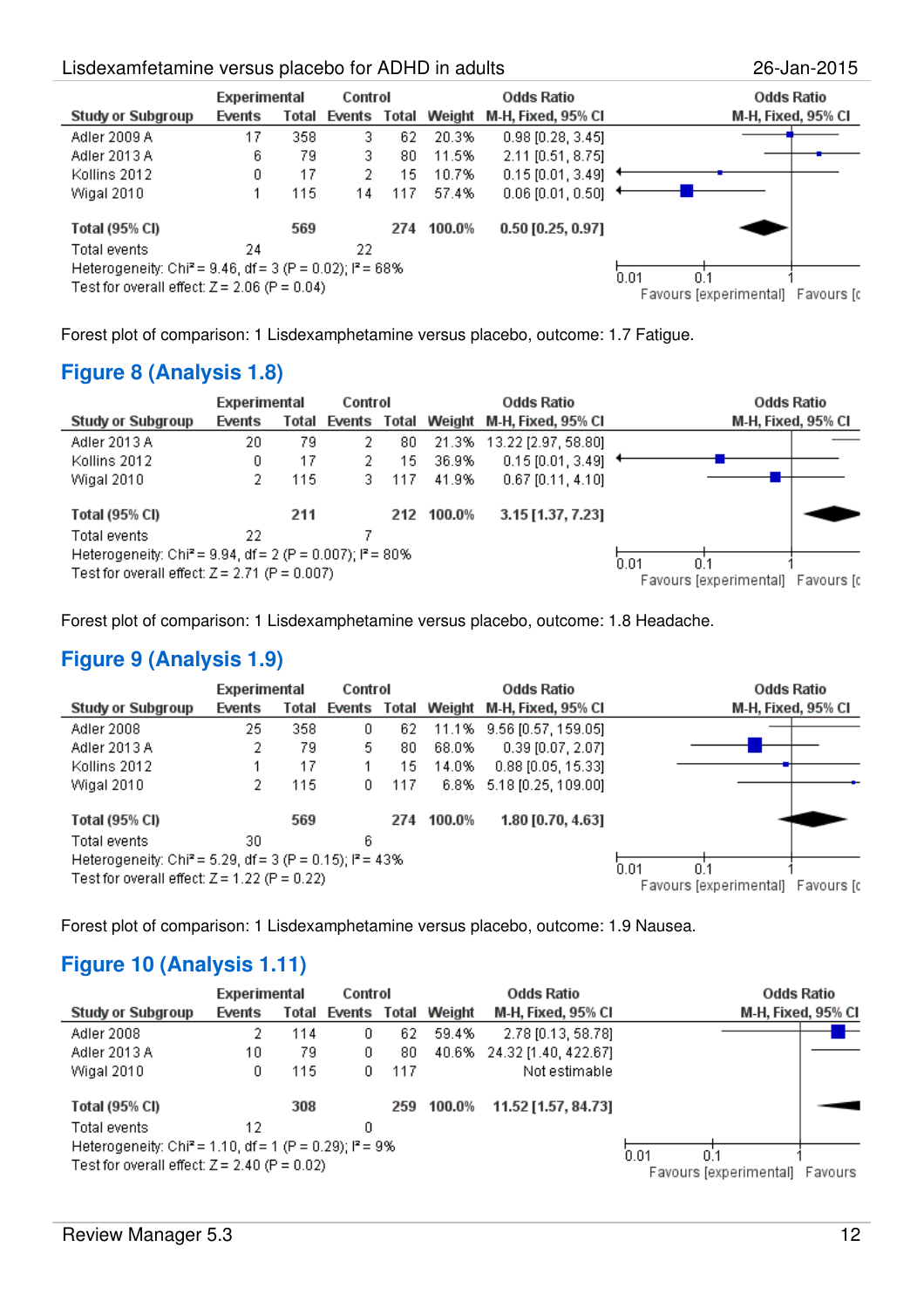Forest plot of comparison: 1 Lisdexamphetamine versus placebo, outcome: 1.11 Feeling jittery.

#### **Figure 11 (Analysis 1.12)**

|                                                                                                                                     | Experimental |         |     |            | Control               |       |        | <b>Std. Mean Difference</b>   | <b>Sto</b> |
|-------------------------------------------------------------------------------------------------------------------------------------|--------------|---------|-----|------------|-----------------------|-------|--------|-------------------------------|------------|
| <b>Study or Subgroup</b>                                                                                                            | Mean         | SD      |     | Total Mean | SD                    | Total | Weight | IV, Fixed, 95% CI             |            |
| Kollins 2012                                                                                                                        | 17.5         | 4.8624  | 17  | 26.        | 6.3202                | 15    | 3.0%   | $-1.48$ [ $-2.28$ , $-0.69$ ] |            |
| Wigal 2010                                                                                                                          | 18           | 10      | 104 | 29.        | 11                    | 104   | 22.3%  | $-1.04$ [ $-1.33$ , $-0.75$ ] | –⊷         |
| Adler 2013 A                                                                                                                        | $-21.4$      | 11.9991 | 79  |            | $-10.3$ 12.3431       | 80    | 17.6%  | $-0.91$ [-1.23, $-0.58$ ]     |            |
| Adler 2008                                                                                                                          | 22           | 10      | 122 | 31         | 13.                   | 62    | 18.7%  | $-0.81$ [-1.12, $-0.49$ ]     |            |
| Adler 2008                                                                                                                          | 23.          | 15      | 119 | 31         | 13.                   | 62    | 19.2%  | $-0.56$ [ $-0.87, -0.24$ ]    |            |
| Adler 2008                                                                                                                          | 23.          | 16.     | 117 | 31         | 13                    | 62    | 19.2%  | $-0.53$ $[-0.84, -0.22]$      |            |
| Total (95% CI)                                                                                                                      |              |         | 558 |            |                       | 385   | 100.0% | $-0.80$ [ $-0.93$ , $-0.66$ ] |            |
| Heterogeneity: Chi <sup>2</sup> = 11.15, df = 5 (P = 0.05); $I^2$ = 55%<br>Test for overall effect: $Z = 11.38$ (P $\leq 0.00001$ ) |              |         |     |            | -2<br>Favours (experi |       |        |                               |            |

Forest plot of comparison: 1 Lisdexamphetamine versus placebo, outcome: 1.12 ADHD kernesymptomer.

## **Figure 12 (Analysis 1.13)**

|                                                                      | Experimental |            |     |            | Control |     |              | <b>Mean Difference</b> | Mean Dif               |
|----------------------------------------------------------------------|--------------|------------|-----|------------|---------|-----|--------------|------------------------|------------------------|
| Study or Subgroup                                                    | Mean         | SD         |     | Total Mean | SD      |     | Total Weight | IV, Fixed, 95% Cl      | IV, Fixed              |
| Adler 2009 B                                                         | 5.2          | 8.9266     | 122 |            | 0 8.663 | 62  | 26.3%        | 5.20 [2.52, 7.88]      |                        |
| Adler 2009 B                                                         |              | 2.8 8.8139 | 119 |            | 0 8.663 | 62  | 26.4%        | 2.80 [0.12, 5.48]      |                        |
| Adler 2009 B                                                         | 4.2          | 8.738      | 117 |            | 0 8.663 | 62. | 26.4%        | 4.20 [1.52, 6.88]      |                        |
| Adler 2013 A                                                         | 5.4          | 10.79      | 79. | 3.3.       | -8.35   | 80. | 20.9%        | $2.10$ F0.90, 5.101    |                        |
| Total (95% CI)                                                       |              |            | 437 |            |         | 266 | 100.0%       | 3.65 [2.28, 5.03]      |                        |
| Heterogeneity: Chi <sup>2</sup> = 2.86, df = 3 (P = 0.41); $P = 0\%$ |              |            |     |            |         |     |              |                        | -10                    |
| Test for overall effect: $Z = 5.22$ (P < 0.00001)                    |              |            |     |            |         |     |              |                        | Favours [experimental] |

Forest plot of comparison: 1 Lisdexamphetamine versus placebo, outcome: 1.13 Pulse.

#### **Figure 13 (Analysis 1.14)**

|                                                                       |      | Experimental          |     | Control       |               |     |              | <b>Mean Difference</b>        |  | Mean Dit  |
|-----------------------------------------------------------------------|------|-----------------------|-----|---------------|---------------|-----|--------------|-------------------------------|--|-----------|
| <b>Study or Subgroup</b>                                              | Mean |                       |     | SD Total Mean | SD            |     | Total Weight | IV, Fixed, 95% Cl             |  | IV, Fixed |
| Adler 2009 B                                                          |      | 0.8 <sub>6.6968</sub> | 119 |               | $-0.5$ 9.4365 | 62  |              | 25.4% 1.30 [-1.34, 3.94]      |  |           |
| Adler 2009 B                                                          |      | $0.3\quad 6.6968$     | 117 |               | $-0.5$ 9.4365 | 62  |              | 25.3% 0.80 [-1.84, 3.44]      |  |           |
| Adler 2009 B                                                          | 1.3. | 6.6968                | 122 |               | $-0.5$ 9.4365 | 62. | 25.6%        | $1.80$ [-0.83, 4.43]          |  |           |
| Adler 2013 A                                                          | 2.6. | 8.39                  | 79  | 1.7           | 9.2           | 80. |              | 23.7% 0.90 [-1.84, 3.64]      |  |           |
| Total (95% CI)                                                        |      |                       | 437 |               |               |     |              | 266 100.0% 1.21 [ 0.12, 2.54] |  |           |
| Heterogeneity: Chi <sup>2</sup> = 0.34, df = 3 (P = 0.95); $I^2$ = 0% |      |                       |     |               |               |     |              |                               |  |           |
| Test for overall effect: $Z = 1.78$ (P = 0.08)                        | -4   | Favours control       |     |               |               |     |              |                               |  |           |

Forest plot of comparison: 1 Lisdexamphetamine versus placebo, outcome: 1.14 Systolic blood pressure.

## **Figure 14 (Analysis 1.15)**